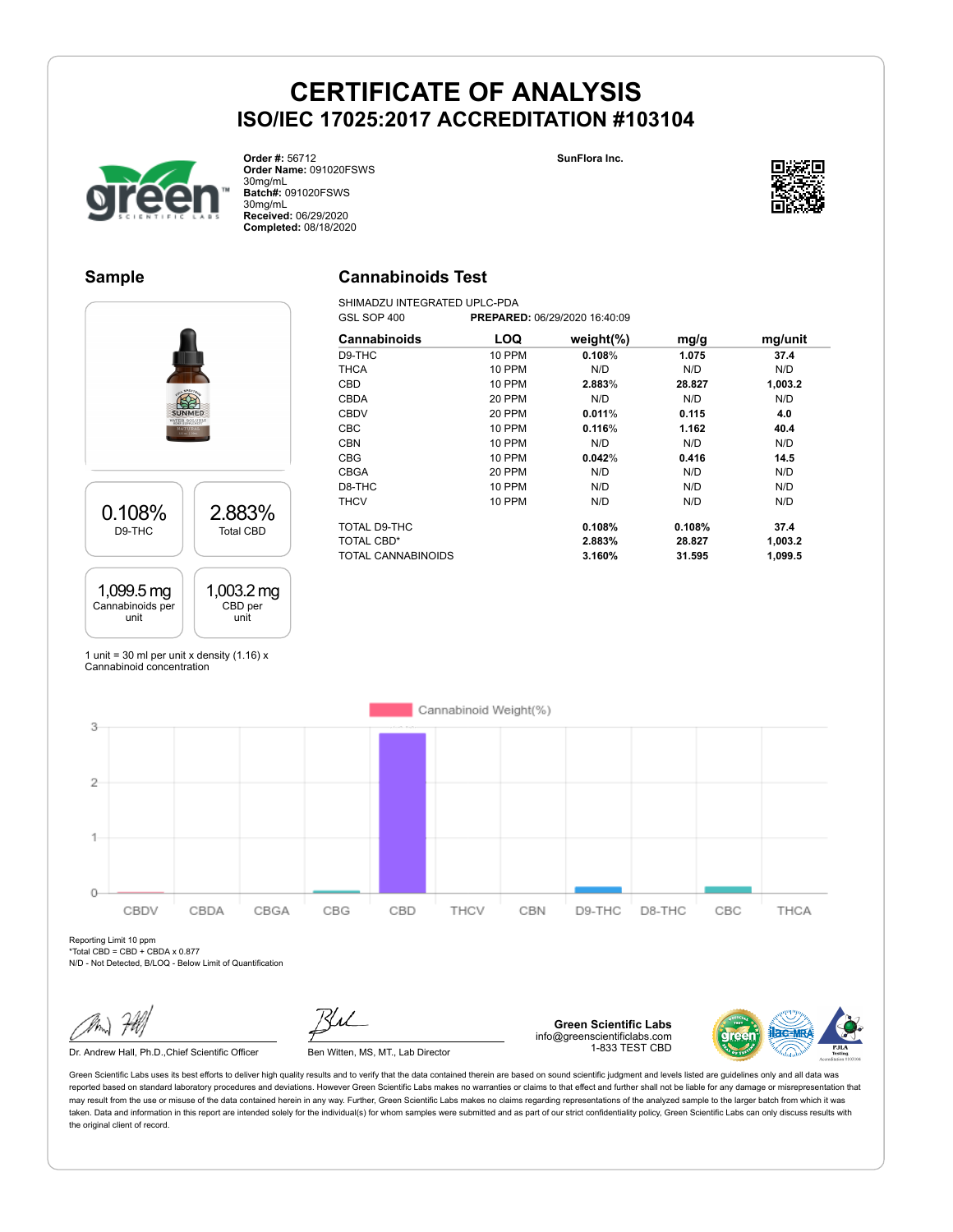

**Order #:** 56712 **Order Name:** 091020FSWS 30mg/mL **Batch#:** 091020FSWS 30mg/mL **Received:** 06/29/2020 **Completed:** 08/18/2020

# **TERPENES: TOTAL (0.026%)**

Headspace GCMS - Shimadzu GCMS QP2020 with HS20

| <b>Terpene</b>  | Results (%) | $\textsf{LOQ}$ (%) $\textsf{LOD}$ (%) |         |
|-----------------|-------------|---------------------------------------|---------|
| ALPHA-BISABOLOL | 0.009%      | 0.0067%                               | 0.0063% |
| ALPHA-PINENE    | B/LOQ       | 0.0067%                               | 0.0063% |
| BETA-MYRCENE    | B/LOQ       | 0.0067%                               | 0.0063% |
| CARYOPHYLLENE   | B/LOQ       | 0.0067%                               | 0.0063% |
| <b>HUMULENE</b> | B/LOQ       | 0.0067%                               | 0.0063% |
| <b>LIMONENE</b> | B/LOQ       | 0.0067%                               | 0.0063% |



**SunFlora Inc.**

GSL SOP 404 **Prepared:** 06/29/2020 18:02:05



### **Top Terpenes Results:**



#### **Tested for but not present:**

CAMPHENE, BETA-PINENE, 3-CARENE, ALPHA-TERPINENE, TRANS-BETA-OCIMENE, P-CYMENE, CIS-BETA-OCIMENE, EUCALYPTOL, GAMMA.-TERPINENE, TERPINOLENE, LINALOOL, ISOPULEGOL, GERANIOL, CIS-NEROLIDOL, TRANS-NEROLIDOL, GUAIOL, CARYOPHYLLENE OXIDE

Dr. Andrew Hall, Ph.D.,Chief Scientific Officer Ben Witten, MS, MT., Lab Director

**Green Scientific Labs** info@greenscientificlabs.com 1-833 TEST CBD

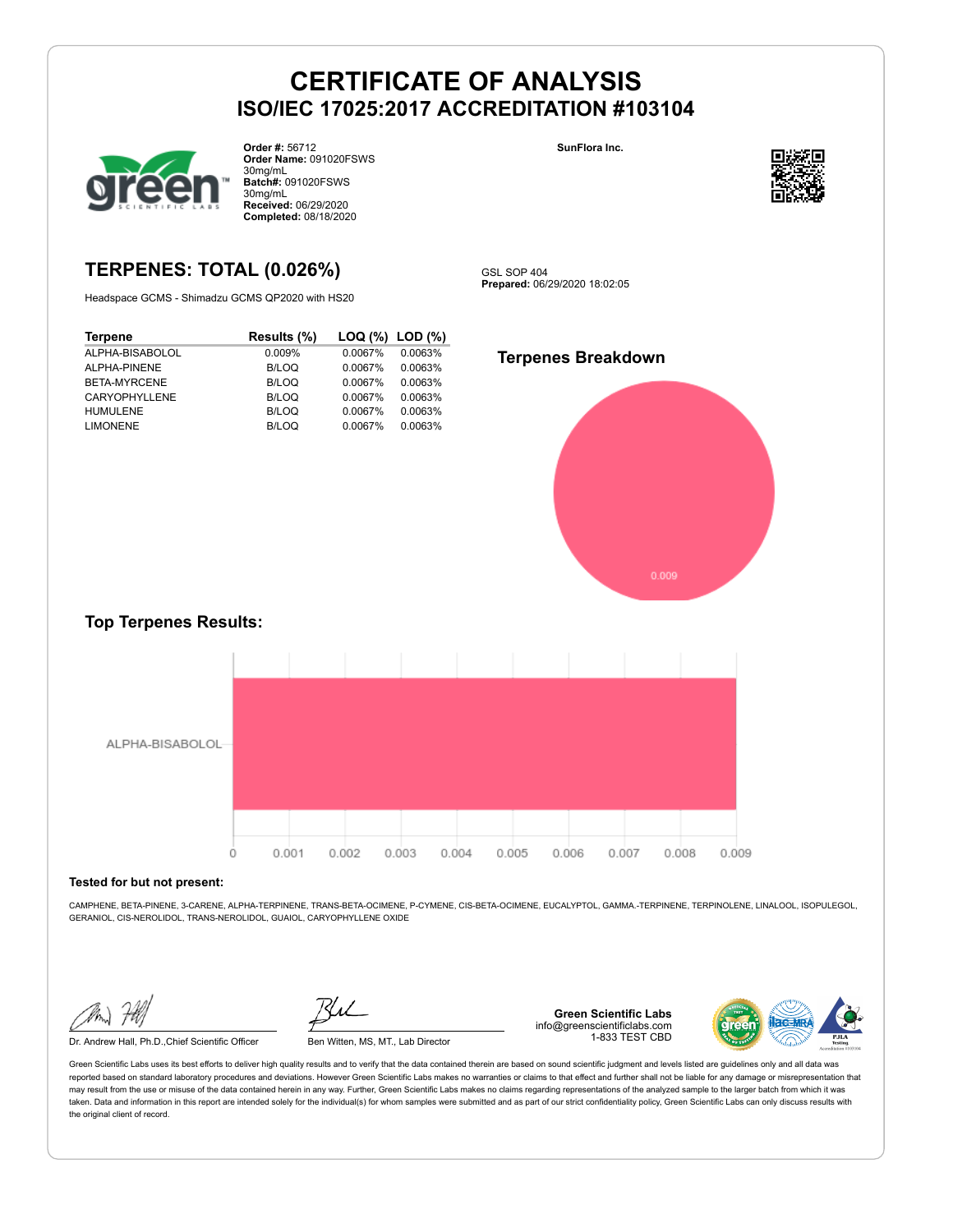**SunFlora Inc.**



**Order #:** 56712 **Order Name:** 091020FSWS 30mg/mL **Batch#:** 091020FSWS 30mg/mL **Received:** 06/29/2020 **Completed:** 08/18/2020

# **PESTICIDE ANALYSIS:**

GSL SOP 401 **PREPARED:** 06/29/2020 16:51:50

GCMS-MS - Shimadzu GCMS-TQ8040

| <b>Action Level</b><br>(ppm) | Results<br>(ppm) | LOQ<br>(ppm) | LOD<br>(ppm) |
|------------------------------|------------------|--------------|--------------|
| 3.000                        | N/D              | 0.003        | 0.001        |
| 0.100                        | N/D              | 0.003        | 0.001        |
| 0.100                        | N/D              | 0.003        | 0.001        |
| 0.100                        | N/D              | 0.003        | 0.001        |
|                              |                  |              |              |

| Pesticide               | <b>Action Level Results LOQ LOD</b><br>(ppm) | $(ppm)$ $(ppm)$ $(ppm)$ |       |       |
|-------------------------|----------------------------------------------|-------------------------|-------|-------|
| <b>CYFLUTHRIN</b>       | 1.000                                        | N/D.                    | 0.003 | 0.001 |
| <b>CYPERMETHRIN</b>     | 1.000                                        | N/D                     | 0.003 | 0.001 |
| PENTACHLORONITROBENZENE | 0.200                                        | N/D                     | 0.003 | 0.001 |

LCMS-MS - Shimadzu LCMS-8060

| <b>Pesticide</b>           | <b>Action Level</b> | <b>Results</b> | LOQ   | LOD   |
|----------------------------|---------------------|----------------|-------|-------|
|                            | (ppm)               | (ppm)          | (ppm) | (ppm) |
| <b>ABAMECTIN B1A</b>       | 0.300               | N/D            | 0.005 | 0.001 |
| <b>ACEPHATE</b>            | 3.000               | N/D            | 0.001 | 0.001 |
| <b>ACEQUINOCYL</b>         | 2.000               | N/D            | 0.001 | 0.001 |
| <b>ACETAMIPRID</b>         | 3.000               | N/D            | 0.005 | 0.001 |
| <b>ALDICARB</b>            | 0.100               | N/D            | 0.005 | 0.001 |
| <b>AZOXYSTROBIN</b>        | 3.000               | N/D            | 0.001 | 0.001 |
| <b>BIFENAZATE</b>          | 3.000               | N/D            | 0.005 | 0.001 |
| <b>BIFENTHRIN</b>          | 0.500               | N/D            | 0.005 | 0.001 |
| <b>BOSCALID</b>            | 3.000               | N/D            | 0.005 | 0.001 |
| CARBARYL                   | 0.500               | N/D            | 0.003 | 0.001 |
| <b>CARBOFURAN</b>          | 0.100               | N/D            | 0.001 | 0.001 |
| <b>CHLORANTRANILIPROLE</b> | 3.000               | N/D            | 0.005 | 0.005 |
| CHLORMEQUAT                | 3.000               | N/D            | 0.025 | 0.025 |
| <b>CHLORIDE</b>            |                     |                |       |       |
| <b>CHLORPYRIFOS</b>        | 0.100               | N/D            | 0.001 | 0.001 |
| <b>CLOFENTEZINE</b>        | 0.500               | N/D            | 0.001 | 0.001 |
| <b>DAMINOZIDE</b>          | 0.100               | N/D            | 0.005 | 0.001 |
| <b>DIAZINON</b>            | 0.200               | N/D            | 0.001 | 0.001 |
| <b>DICHLORVOS</b>          | 0.100               | N/D            | 0.005 | 0.001 |
| <b>DIMETHOATE</b>          | 0.100               | N/D            | 0.001 | 0.001 |
| <b>DIMETHOMORPH</b>        | 3.000               | N/D            | 0.005 | 0.001 |
| <b>ETHOPROPHOS</b>         | 0.100               | N/D            | 0.001 | 0.001 |
| <b>ETOFENPROX</b>          | 0.100               | N/D            | 0.001 | 0.001 |
| <b>ETOXAZOLE</b>           | 1.500               | N/D            | 0.010 | 0.005 |
| <b>FENHEXAMID</b>          | 3.000               | N/D            | 0.005 | 0.001 |
| <b>FENOXYCARB</b>          | 0.100               | N/D            | 0.005 | 0.001 |
| <b>FENPYROXIMATE</b>       | 2.000               | N/D            | 0.001 | 0.001 |
| <b>FIPRONIL</b>            | 0.100               | N/D            | 0.003 | 0.001 |
| <b>FLONICAMID</b>          | 2.000               | N/D            | 0.025 | 0.010 |
| <b>FLUDIOXONIL</b>         | 3.000               | N/D            | 0.003 | 0.001 |
| <b>HEXYTHIAZOX</b>         | 2.000               | N/D            | 0.005 | 0.001 |

| <b>Pesticide</b>       | <b>Action Level</b> | <b>Results</b> | LOQ   | LOD   |
|------------------------|---------------------|----------------|-------|-------|
|                        | (ppm)               | (ppm)          | (ppm) | (ppm) |
| <b>IMAZALIL</b>        | 0.100               | N/D            | 0.005 | 0.001 |
| <b>IMIDACLOPRID</b>    | 3.000               | N/D            | 0.005 | 0.001 |
| <b>KRESOXIM-METHYL</b> | 1.000               | N/D            | 0.010 | 0.005 |
| <b>MALATHION</b>       | 2.000               | N/D            | 0.005 | 0.001 |
| METALAXYL              | 3.000               | N/D            | 0.001 | 0.001 |
| <b>METHIOCARB</b>      | 0.100               | N/D            | 0.005 | 0.001 |
| <b>METHOMYL</b>        | 0.100               | N/D            | 0.001 | 0.001 |
| <b>MEVINPHOS</b>       | 0.100               | N/D            | 0.001 | 0.001 |
| <b>MYCLOBUTANIL</b>    | 3.000               | N/D            | 0.005 | 0.001 |
| <b>NALED</b>           | 0.500               | N/D            | 0.005 | 0.001 |
| <b>OXAMYL</b>          | 0.500               | N/D            | 0.001 | 0.001 |
| <b>PACLOBUTRAZOL</b>   | 0.100               | N/D            | 0.005 | 0.001 |
| <b>PERMETHRINS</b>     | 1.000               | N/D            | 0.005 | 0.001 |
| PHOSMET                | 0.200               | N/D            | 0.005 | 0.001 |
| <b>PIPERONYL</b>       | 3.000               | 0.012          | 0.001 | 0.001 |
| <b>BUTOXIDE</b>        |                     |                |       |       |
| <b>PRALLETHRIN</b>     | 0.400               | N/D            | 0.005 | 0.005 |
| <b>PROPICONAZOLE</b>   | 1.000               | N/D            | 0.010 | 0.005 |
| <b>PROPOXUR</b>        | 0.100               | N/D            | 0.001 | 0.001 |
| <b>PYRETHRINS</b>      | 1.000               | N/D            | 0.005 | 0.005 |
| (PYRETHRIN I)          |                     |                |       |       |
| <b>PYRIDABEN</b>       | 3.000               | N/D            | 0.005 | 0.001 |
| <b>SPINETORAM</b>      | 3.000               | N/D            | 0.001 | 0.001 |
| SPINOSAD               | 3.000               | N/D            | 0.001 | 0.001 |
| <b>SPIROMESIFEN</b>    | 3.000               | N/D            | 0.005 | 0.001 |
| <b>SPIROTETRAMAT</b>   | 3.000               | N/D            | 0.001 | 0.001 |
| SPIROXAMINE            | 0.100               | N/D            | 0.001 | 0.001 |
| <b>TEBUCONAZOLE</b>    | 1.000               | N/D            | 0.005 | 0.001 |
| <b>THIACLOPRID</b>     | 0.100               | N/D            | 0.001 | 0.001 |
| <b>THIAMETHOXAM</b>    | 1.000               | N/D            | 0.001 | 0.001 |
| <b>TRIFLOXYSTROBIN</b> | 3.000               | N/D            | 0.001 | 0.001 |

N/D = Not Detected, A/LOQ = Above LOQ Level, B/LOQ = Below LOQ Level, B/LOD = Below LOD Level

Dr. Andrew Hall, Ph.D., Chief Scientific Officer Ben Witten, MS, MT., Lab Director

**Green Scientific Labs** info@greenscientificlabs.com 1-833 TEST CBD

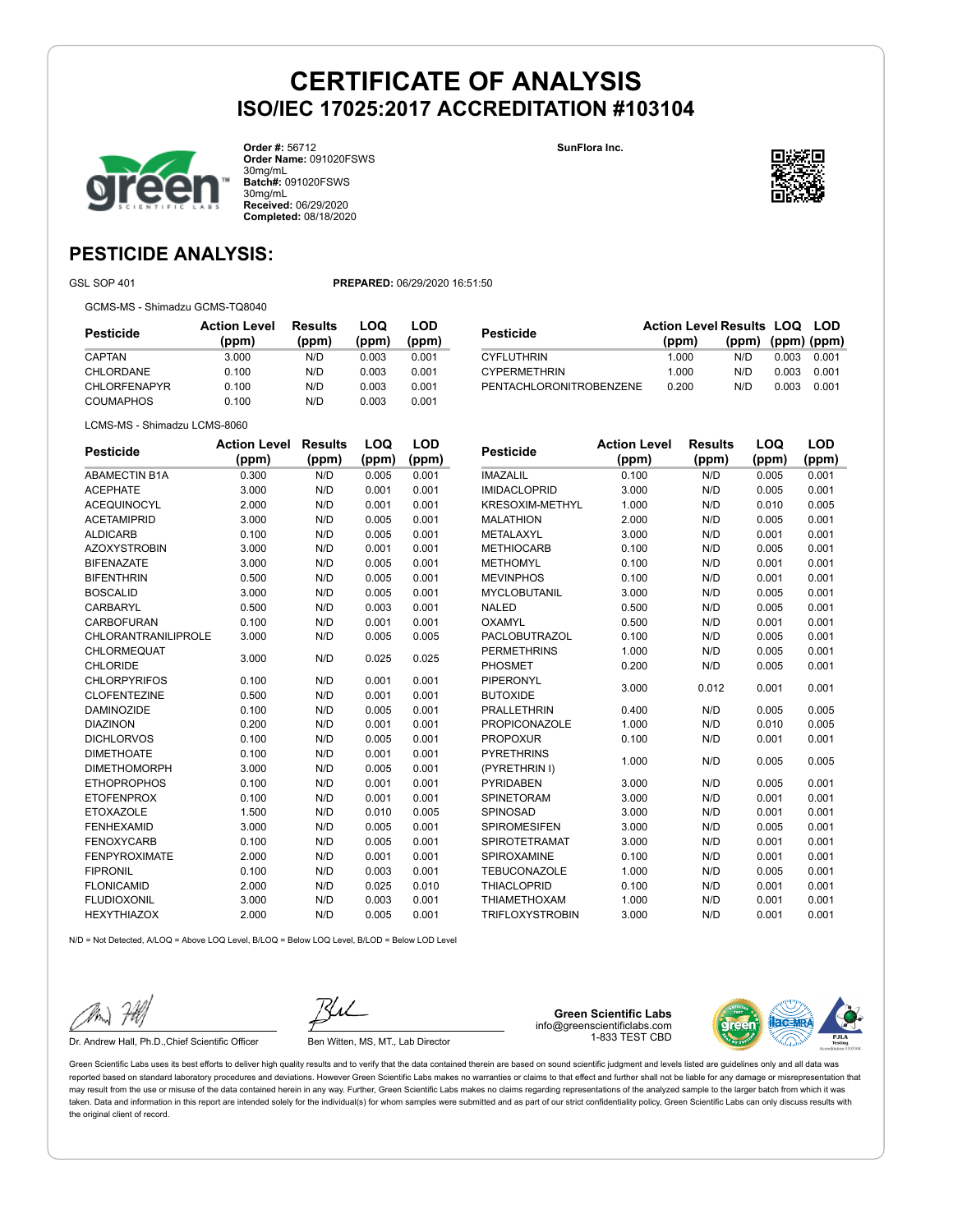

**Order #:** 56712 **Order Name:** 091020FSWS 30mg/mL **Batch#:** 091020FSWS 30mg/mL **Received:** 06/29/2020 **Completed:** 08/18/2020

**SunFlora Inc.**



# **RESIDUAL SOLVENTS:**

Headspace GCMS - Shimadzu GCMS QP2020 with HS20

GSL SOP 405 **Prepared:** 06/29/2020 18:06:34

| <b>Residual Solvent</b>  | <b>Action Level (ppm)</b> | Results (ppm) | LOQ (ppm) | LOD (ppm) |
|--------------------------|---------------------------|---------------|-----------|-----------|
| 1,1-DICHLOROETHENE       | 8                         | N/D           | 0.63      | 0.63      |
| 1,2- DICHLOROETHANE      | $\overline{2}$            | N/D           | 0.12      | 0.02      |
| <b>ACETONE</b>           | 5,000                     | 1,441         | 140       | 20        |
| <b>ACETONITRILE</b>      | 410                       | N/D           | 25        | 1         |
| <b>BENZENE</b>           |                           | N/D           |           | 0.5       |
| <b>BUTANE</b>            | 5,000                     | N/D           | 50        | 10        |
| <b>CHLOROFORM</b>        |                           | N/D           |           | 0.5       |
| CIS 1,2-DICHLOROETHENE   | 5                         | N/D           | 0.73      | 0.18      |
| <b>ETHANOL</b>           | 5,000                     | 201           | 140       | 20        |
| ETHYL ACETATE            | 5,000                     | N/D           | 140       | 20        |
| <b>ETHYL ETHER</b>       | 5,000                     | N/D           | 140       | 20        |
| ETHYLENE OXIDE           |                           | N/D           | $\Omega$  | 0         |
| <b>ISOPROPYL ALCOHOL</b> | 5,000                     | N/D           | 140       | 20        |
| <b>METHANOL</b>          | 3,000                     | 145           | 100       | 20        |
| METHYLENE CHLORIDE       | 125                       | N/D           | 0.15      | 0.15      |
| N-HEPTANE                | 5,000                     | N/D           | 140       | 20        |
| N-HEXANE                 | 290                       | N/D           | 18        | 10        |
| <b>PENTANE</b>           | 5,000                     | N/D           | 140       | 20        |
| PROPANE                  | 5,000                     | N/D           | 20        |           |
| <b>TOLUENE</b>           | 890                       | N/D           | 53        |           |
| TRANS 1,2-DICHLOROETHENE | 5                         | N/D           | 0.73      | 0.18      |
| <b>TRICHLOROETHENE</b>   |                           | N/D           |           | 0.5       |
| <b>XYLENES</b>           | 150                       | N/D           | 130       | 20        |

Dr. Andrew Hall, Ph.D., Chief Scientific Officer Ben Witten, MS, MT., Lab Director

**Green Scientific Labs** info@greenscientificlabs.com 1-833 TEST CBD

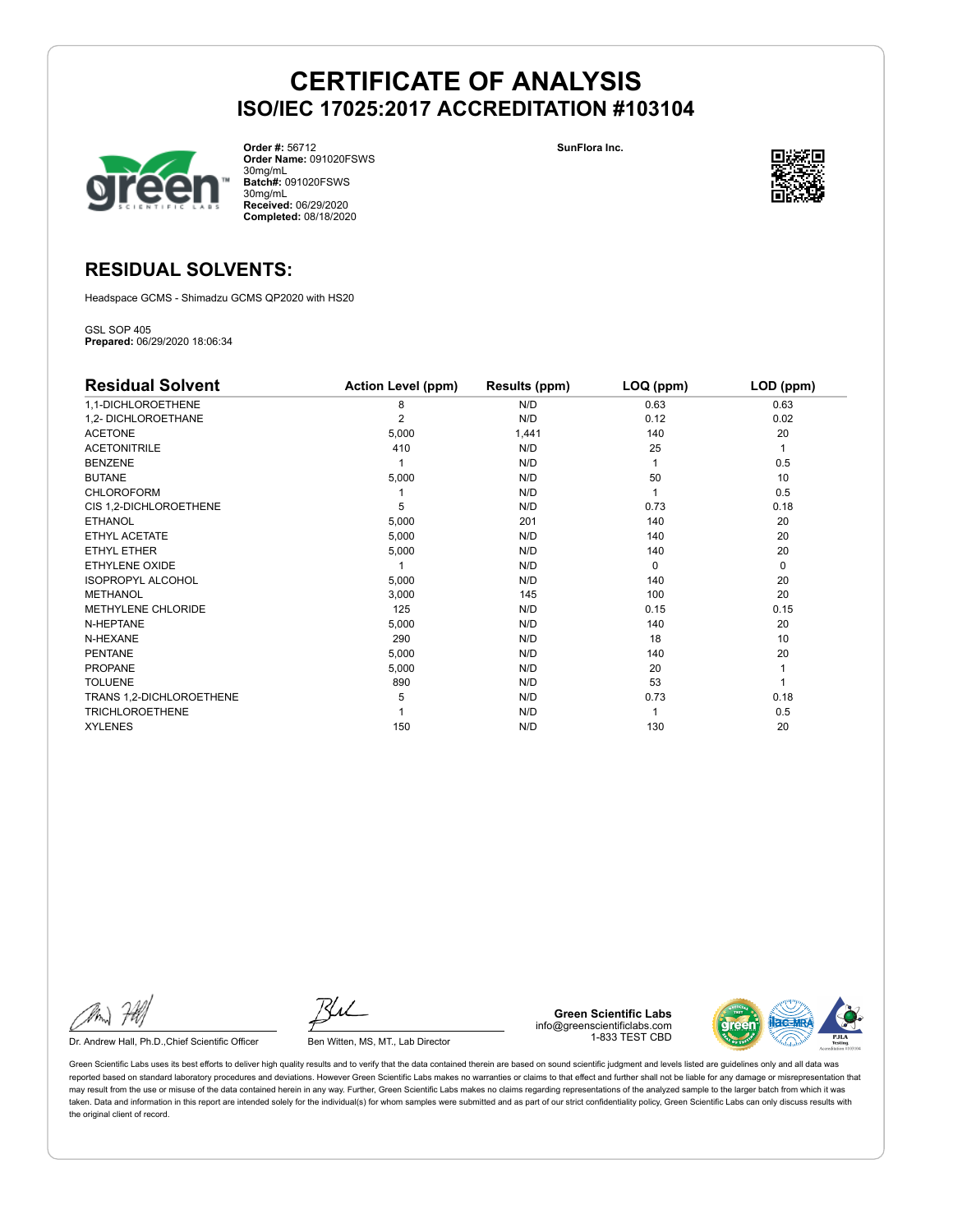

**Order #:** 56712 **Order Name:** 091020FSWS 30mg/mL **Batch#:** 091020FSWS 30mg/mL **Received:** 06/29/2020 **Completed:** 08/18/2020

#### **SunFlora Inc.**



## **Microbial Analysis:**

**Microbial Analysis** GSL SOP 406

**Uploaded:** 07/17/2020 10:59:24

| PCR - Agilent AriaMX<br><b>Test</b> | <b>Test Method</b><br><b>Used</b> | <b>Device Used</b> | <b>LOD</b>                        | <b>Allowable Criteria</b> | Actual<br><b>Result</b>       | Pass/Fail   |
|-------------------------------------|-----------------------------------|--------------------|-----------------------------------|---------------------------|-------------------------------|-------------|
| YEAST AND MOLD                      | USP 61/62+                        |                    | ARIAMX PCR CFU/G BY SAMPLE TYPE** | 10,000 CFU/G              | <b>NOT</b><br><b>DETECTED</b> | <b>PASS</b> |
| PATHOGENIC E.COLI*                  | USP 61/62+                        | <b>ARIAMX PCR</b>  | 1 CFU/G**                         | DETECT/NOT DETECTED       | <b>NOT</b><br><b>DETECTED</b> | <b>PASS</b> |
| STEC E.COLI*                        | USP 61/62+                        | <b>ARIAMX PCR</b>  | 1 CFU/G**                         | DETECT/NOT DETECTED       | NOT<br><b>DETECTED</b>        | <b>PASS</b> |
| SALMONELLA*                         | USP 61/62+                        | <b>ARIAMX PCR</b>  | 1 CFU/G**                         | DETECT/NOT DETECTED       | NOT<br><b>DETECTED</b>        | <b>PASS</b> |
| LISTERIA MONOCYTOGENES              |                                   | <b>ARIAMX PCR</b>  | 2 COPIES OF DNA                   | PRESENCE/ABSENT           | <b>NOT</b><br><b>DETECTED</b> | <b>PASS</b> |

† USP 61 (enumeration of bacteria TAC, TYM, and ENT/Coliform), USP 62 (identifying specific species E.coli Aspergillus etc)

\* STEC and Salmonella run as Multiplex

\*\* CFU/g Calculation based on Select Category Type Gummy MIP/Extract Flower matrix

Dr. Andrew Hall, Ph.D., Chief Scientific Officer Ben Witten, MS, MT., Lab Director

**Green Scientific Labs** info@greenscientificlabs.com 1-833 TEST CBD